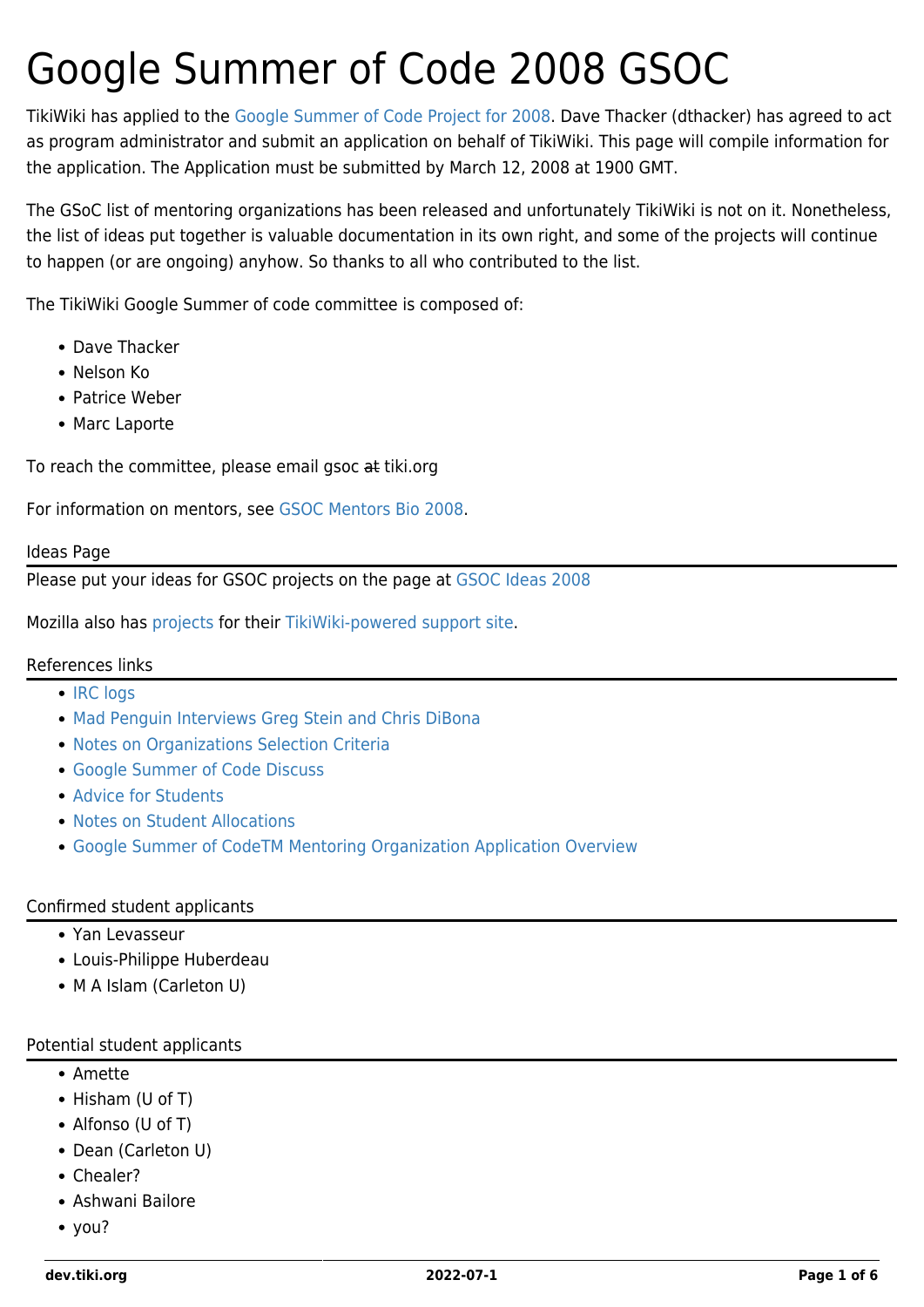The questions below are in the [application form](http://code.google.com/soc/2008/org_signup.html)

# About Your Organization 1. What is your Organization's Name?

TikiWiki CMS/Groupware

# 2. What is your Organization's Homepage?

#### <http://tiki.org>

## 3. Describe your organization.

TikiWiki CMS/Groupware is a multilingual community-run free and open source software project that offers vast out-of-the-box functionality to web developers, web designers and power users.

- TikiWiki is used in [tens of thousands of web sites/projects/communities/companies](http://www.google.com/search?q=tiki-index.php&btnG=Search&hl=en) and is used by Firefox for their [official support site.](http://support.mozilla.com)
- The vast collaborative documentation effort is [960 printed pages,](http://doc.tiki.org/files/Tiki19beta.pdf) which is a testament to the scope of the project -> [Over 200 contributors to the core source code base \(via CVS\) over the last 5 years](http://sourceforge.net/project/memberlist.php?group_id=64258).
- TikiWiki was among a handful of community-driven free source projects to be named to the [Seventh](http://info.tiki.org/tiki-read_article.php?articleId=21) [Annual EContent 100](http://info.tiki.org/tiki-read_article.php?articleId=21). The annual list contains the companies "that matter most in the digital content industry."

#### **How is TikiWiki CMS/Groupware different?**

- 1. TikiWiki has more [built-in features](http://doc.tiki.org/Features) than any other Web Application. Just activate and use. No need to hunt down/install 3rd party plugins/modules. Because of the all-in-one design, the feature integration is very tight.
- 2. TikiWiki is the Wiki Way applied to software development. It is [easy to join the community and to](https://dev.tiki.org/How-to-get-commit-access) [contribute](https://dev.tiki.org/How-to-get-commit-access).
- 3. TikiWiki is the only wiki-centric full-featured CMS, and is the only wiki engine with such a vast range of CMS/Groupware features.
- 4. TikiWiki is licensed under LGPL, which is a more permissive license than the more common GPL.

TikiWiki CMS/Groupware already includes several pieces of Google-related functionality.

Google search and site search: <http://doc.tiki.org/Module+google>

Google Video: <http://doc.tiki.org/PluginGoogleVideo>

Google Maps: <http://doc.tiki.org/Gmap>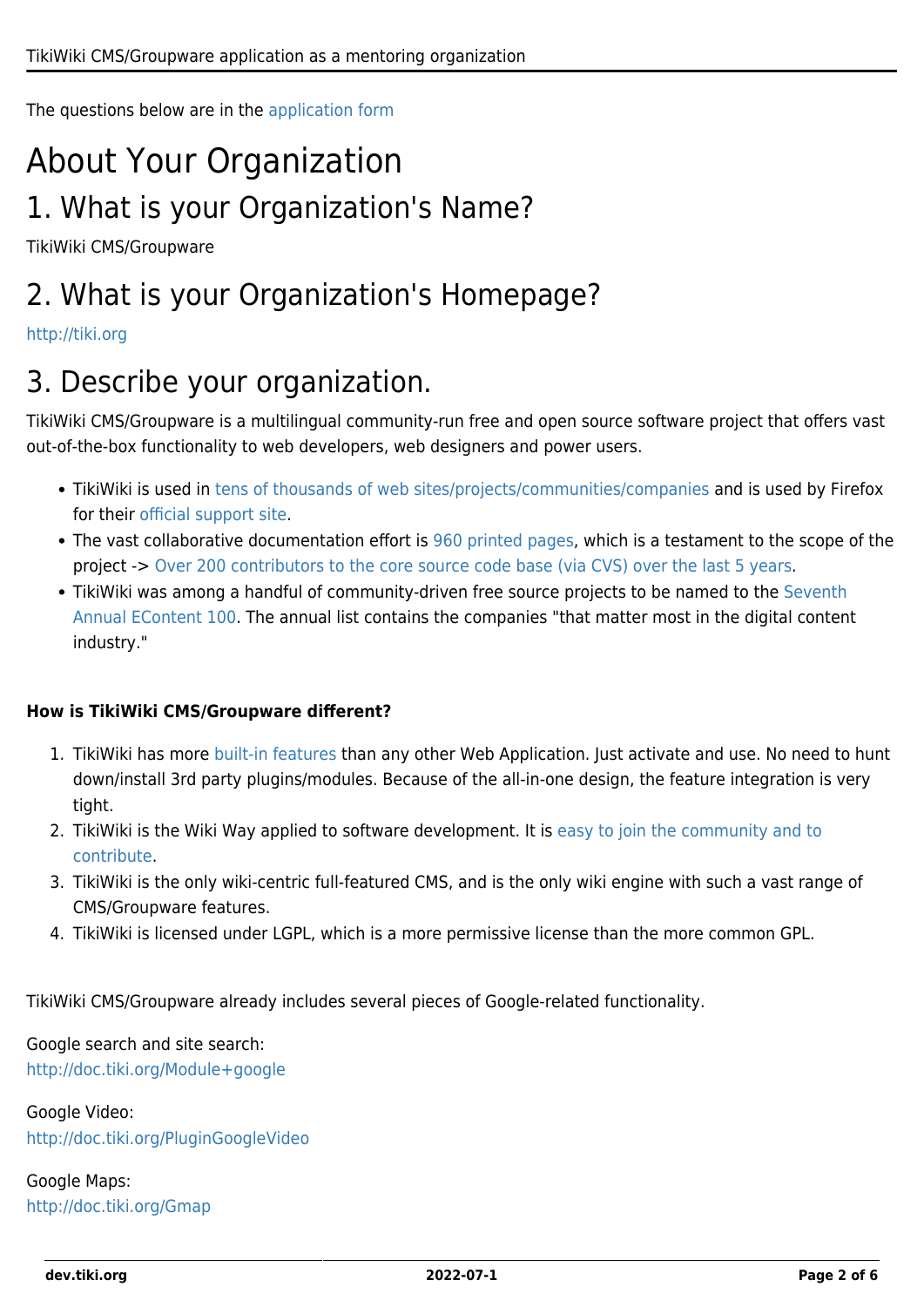Google AdSense: <http://doc.tiki.org/AdSense>

Google Analytics: The TikiWiki community uses Google analytics to track some of the \*.tiki.org sites and has plans to integrate it more tightly:

<http://doc.tiki.org/Google+Analytics>

[http://dev.tiki.org/tiki-view\\_tracker\\_item.php?itemId=1178](http://dev.tiki.org/tiki-view_tracker_item.php?itemId=1178)

# 4. Why is your organization applying to participate in GSoC 2008? What do you hope to gain by participating?

Participating in GSoC 2008 is an opportunity for us to

- gain visibility;
- appear on the list for other projects like [The Google Highly Open Participation Contest;](http://code.google.com/opensource/ghop/)
- give students the opportunity to gain real-world experience in working with someone else's code. Getting first job experience can be tricky and we subscribe to the motto "flip bits, not burgers";
- attract students to become active, long-standing contributors to the TikiWiki community;
- expose students to working, learning and sharing knowledge through "community coding";
- identify and develop community members as mentors to help new contributors;
- enhance the functionality of Tikiwiki;
- grow the Tikiwiki coding and support community.

### 5. Did your organization participate in past GSoCs?

Not yet.

# 6. If your organization has not previously participated in GSoC, have you applied in the past? If so, for what year(s)?

We may have applied once (not sure) but either the program was not taking any new applicants or we filed too late.

# 7. What license(s) does your project use?

LGPL

# 8. What is the URL for your ideas page?

<http://dev.tiki.org/GSOC+Ideas+2008>

# 9. What is the main development mailing list or forum for your organization?

<https://lists.sourceforge.net/lists/listinfo/tikiwiki-devel>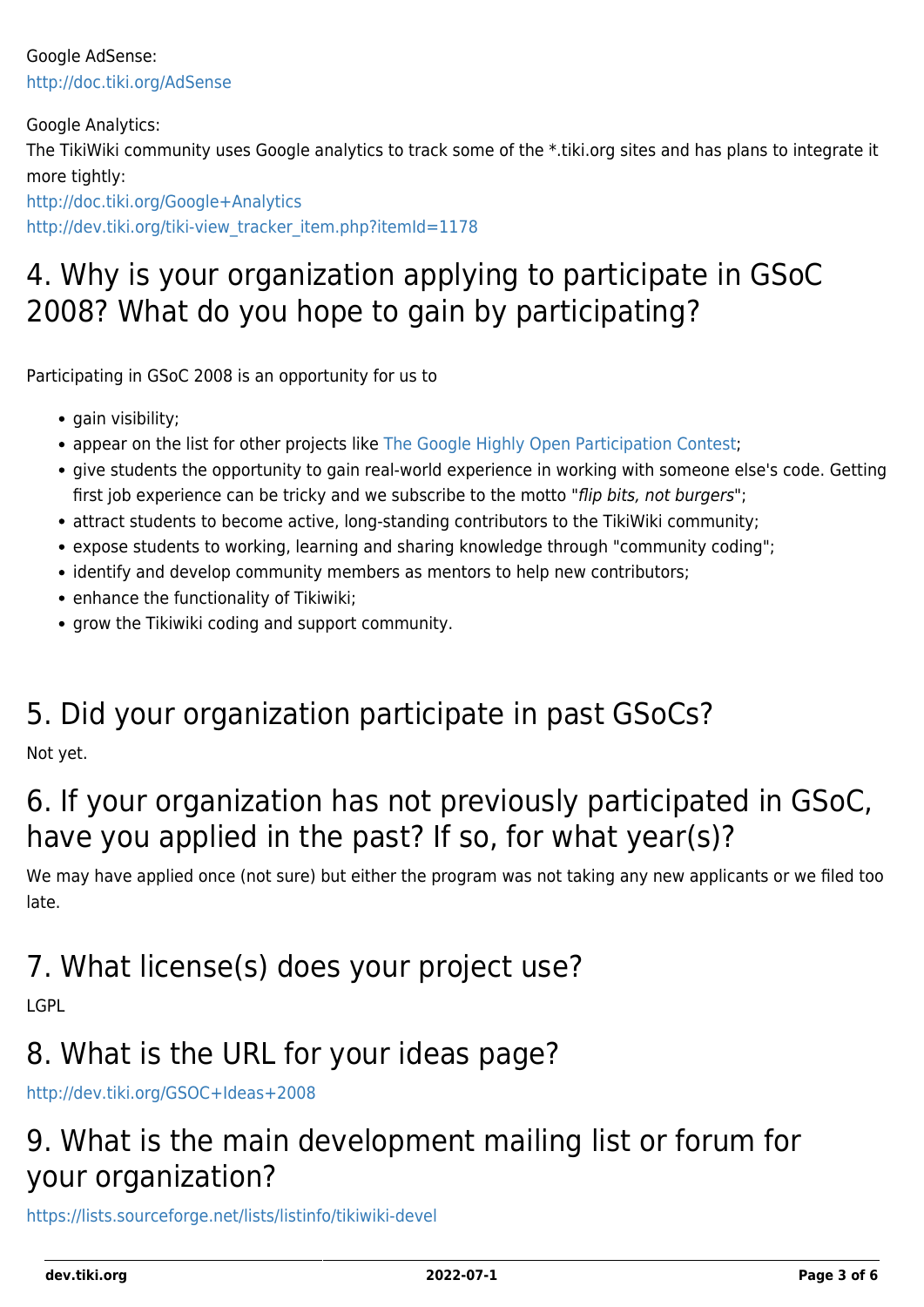# 10. What is the main IRC channel for your organization?

irc.freenode.net #tikiwiki

#### 11. Does your organization have an application template you would like to see students use? If so, please provide it now.

Student proposals should include the following:

- Name and e-mail
- Detailed description of what you intent to do, including, if possible, a list of quantifiable results
- Project Schedule: How long will the project take? When can you begin work?
- Availability: How many hours per week can you spend working on this? What other obligations do you have this summer?
- Bio: Who are you? What makes you the best person to work on this project?
- Do you have a preferred/suggested mentor for your project?
- Where do you live? (we'll try to match you with a mentor in a compatible timezone, or in the same city, if possible.)
- Have you analyzed the field? Please provide a list of 3 (or more) similar and/or related existing applications (free source or commercial) and your thoughts on these. (min 300 words on each)
- Are you comfortable with the [3 Rules](https://dev.tiki.org/3-Rules) of the community and the fact that you'll be [committing directly](https://dev.tiki.org/How-to-get-commit-access) [to the core of TikiWiki](https://dev.tiki.org/How-to-get-commit-access)?
- Have you put any code or writing that you've authored online? If so, please provide links.
- What other question(s) should we have asked you?

# 12. Who will be your backup organization administrator? Please include Google Account information.

Administrator: Dave Thacker Google account: dthacker9 at cox.net Backup Administrator: Marc Laporte Google Account: marclaporte at gmail.com Backup Administrator: Nelson Ko Google Account: nelson at wordmaster.org Backup Administrator: Patrice Weber Google Account: patrice at pweber.net

# About Your Mentors

### 1. What criteria did you use to select these individuals as mentors? Please be as specific as possible.

We looked for a delicate balance of

Technical knowledge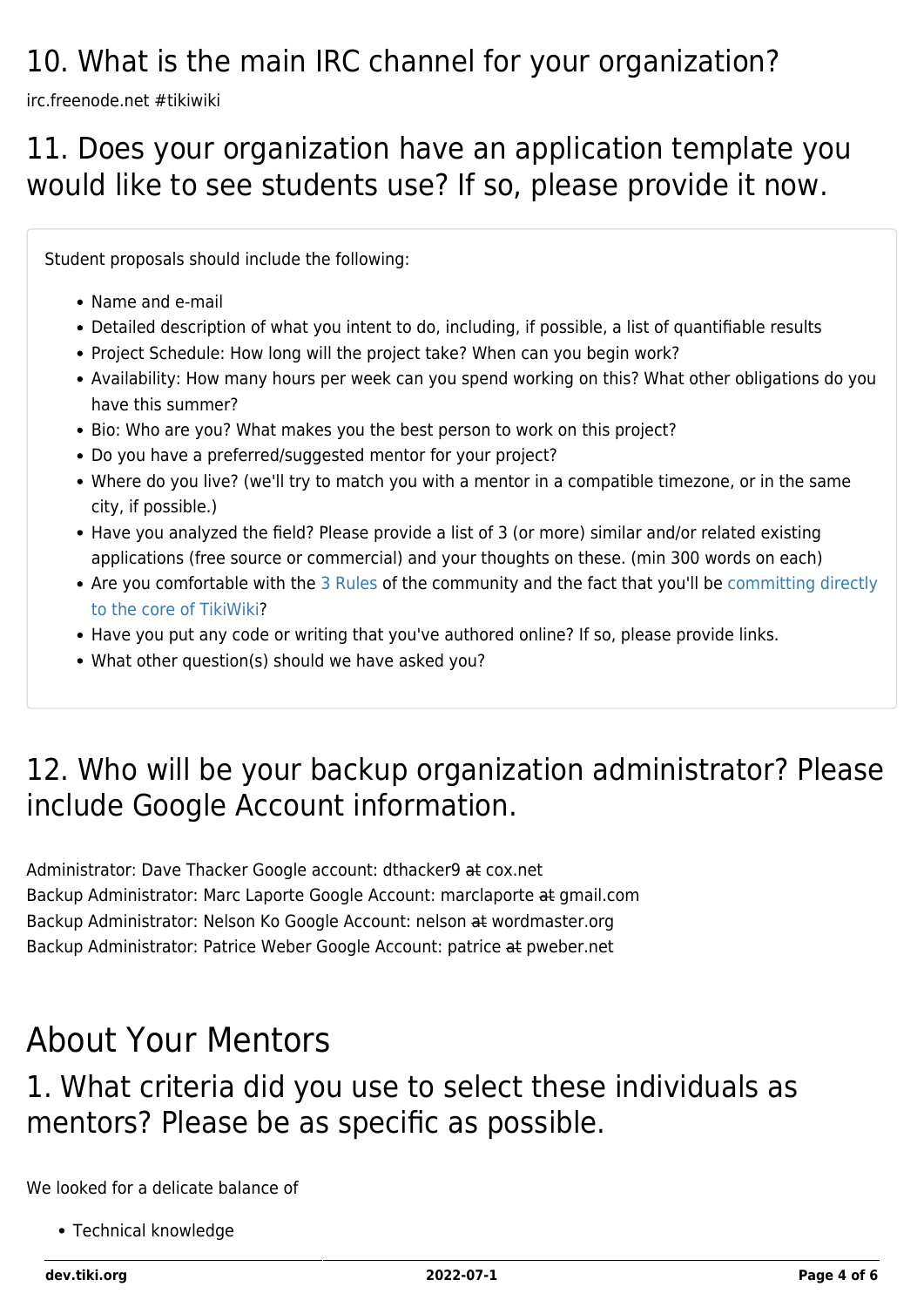- Knowledge of the field for each specific [project](https://dev.tiki.org/GSOC-Ideas-2008)
- Understanding of free software dynamics
- Understanding of TikiWiki CMS/Groupware, the Wiki Way applied to software development.
- Ideally, physical proximity with the student
- Availability and commitment to the project as a whole

## 2. Who will your mentors be? Please enter their Google Account address separated by commas. If your organization is accepted we will email each mentor to invite them to take part. (optional)

Mentors' Google Account addresses

Confirmed mentors:

- [Nelson Ko](http://nelsonko.com/) nelson at wordmaster.org
- [Seb Paquet](http://radio.weblogs.com/0110772/) sebpaquet at gmail.com
- [Morgan Tocker](http://www.tocker.id.au/) tocker at gmail.com
- [Alain Désilets](http://iit-iti.nrc-cnrc.gc.ca/personnel/desilets_alain_e.html) alain.desilets at nrc-cnrc.gc.ca
- [Marc Laporte](http://marclaporte.com/) marclaporte at gmail.com
- Patrice Weber patrice at pweber.net
- Gary Cunningham-Lee gary\_c at cunningham-lee.com.
- luci aka luciash d' being luci2007 at ground.cz
- Rick Sapir ricksapir at gmail.com
- [Xavier de Pedro](https://webgrec.ub.edu/webs/05195_ANG.html) xavier.depedro at ub.edu

Please see: [GSOC Mentors Bio 2008](https://dev.tiki.org/GSOC-Mentors-Bio-2008)

Potential mentors: Sylvie Greverend

Additional mentors could be added depending on the [project](https://dev.tiki.org/GSOC-Ideas-2008)

# About The Program

# 1. What is your plan for dealing with disappearing students?

- 1. The first thing is to plan properly to minimize the risk by conducting a thorough process to pick the candidate and project.
- 2. It is very important to have regular follow-ups. The administrator, Dave Thacker, will be in contact with each mentor/student team at least weekly. Code produced in the context of the GSOC project will become an integral part of TikiWiki code (not an optional 3rd party add-on), and thus, the whole community will be potentially involved in setting the requirements, testing, bugfixing, documentation and translation.
- 3. Ideally, at least one of the mentors should live in the same area as the student. This will enable face-to-